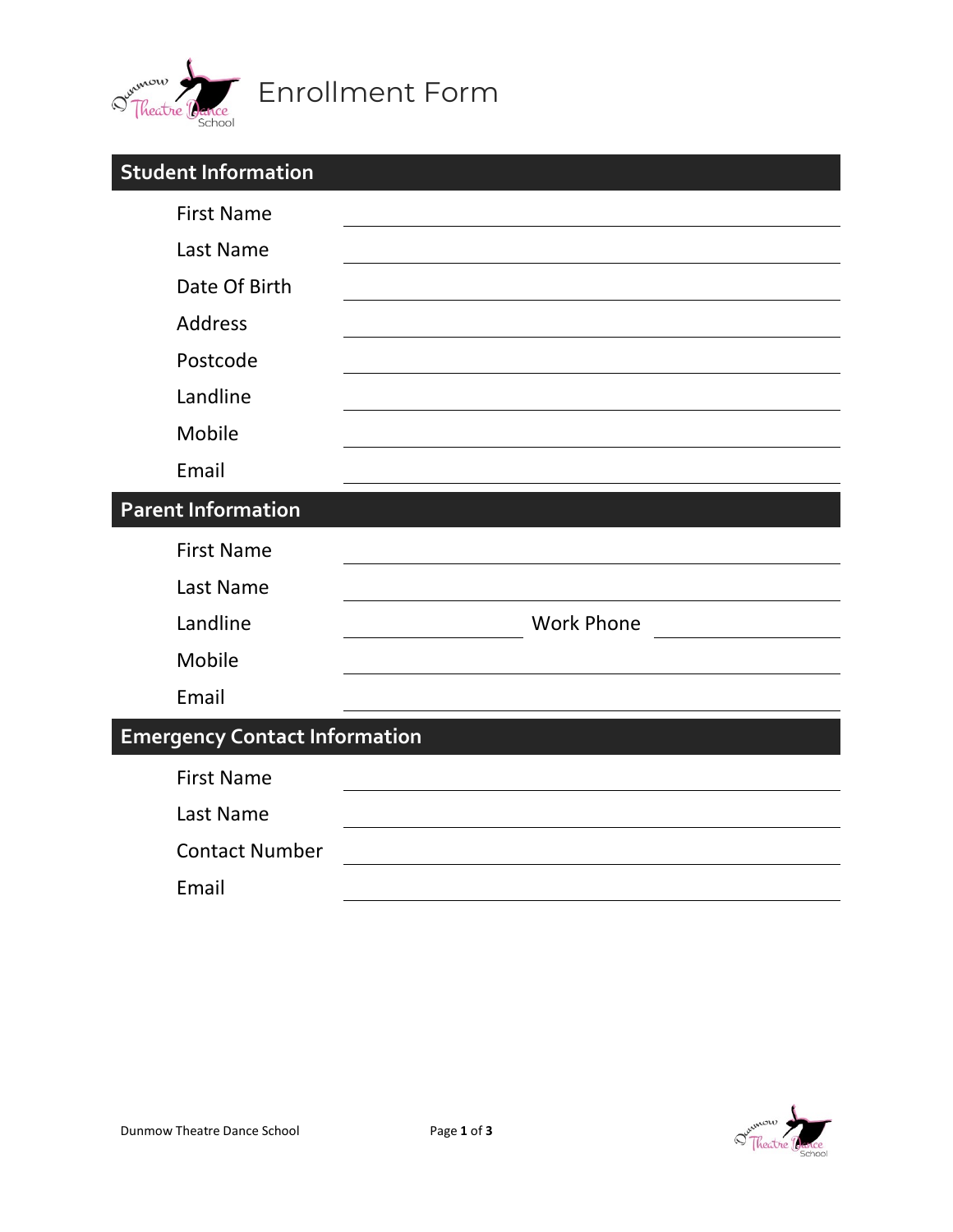

| <b>Previous Dance Experience (if any)</b>                                                        | Dance Examinations Passed (if any) |  |  |  |
|--------------------------------------------------------------------------------------------------|------------------------------------|--|--|--|
|                                                                                                  |                                    |  |  |  |
|                                                                                                  |                                    |  |  |  |
|                                                                                                  |                                    |  |  |  |
|                                                                                                  |                                    |  |  |  |
|                                                                                                  |                                    |  |  |  |
| Details of any medical conditions or illnesses / allergies                                       |                                    |  |  |  |
|                                                                                                  |                                    |  |  |  |
|                                                                                                  |                                    |  |  |  |
|                                                                                                  |                                    |  |  |  |
|                                                                                                  |                                    |  |  |  |
|                                                                                                  |                                    |  |  |  |
|                                                                                                  |                                    |  |  |  |
| Acceptance                                                                                       |                                    |  |  |  |
| I give permission for emergency first aid to be given to my child in the event of an accident or |                                    |  |  |  |

| T give permission for emergency first aid to be given to my child in the event of an accident or<br>sudden illness.                                       |  |
|-----------------------------------------------------------------------------------------------------------------------------------------------------------|--|
| I am happy for school promotional material and correspondence (eg Newsletter. Class/ event<br>information letters) to be sent to the above email address. |  |
| I am happy for photos or video to be taken of my child                                                                                                    |  |
| I am happy for photos or video of my child to be used in publicity for the DTDS (including local<br>newspapers)                                           |  |
| am happy for photos or video of my child to be used on social media (DTDS face book<br>groups)                                                            |  |
| I am NOT happy for DTDS to take or use photos or video of my child                                                                                        |  |